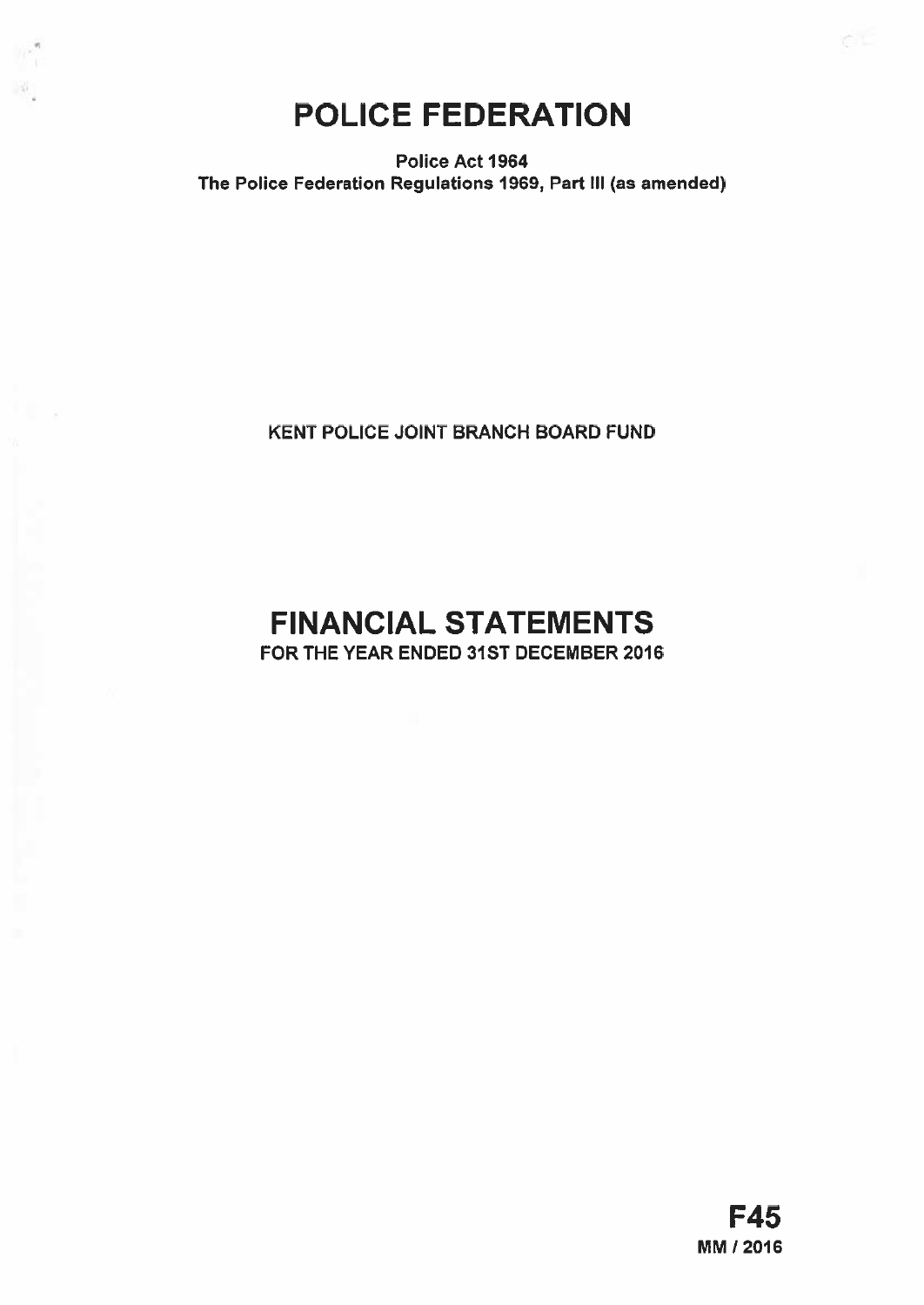### KENT POLICE JOINT BRANCH BOARD FUND

### YEAR ENDED 31ST DECEMBER 2016

| <b>CHAIRMAN</b>  | Constable Ian Jeffrey Pointon<br>Kent Police Federation Office.<br>66 Queen Elizabeth Square,<br>Maidstone.<br>Kent, ME15 9DA                                                                    |
|------------------|--------------------------------------------------------------------------------------------------------------------------------------------------------------------------------------------------|
| <b>SECRETARY</b> | <b>Constable Michael Simon Roberts</b><br>Kent Police Federation Office.<br>66 Queen Elizabeth Square,<br>Maidstone.<br>Kent, ME15 9DA                                                           |
| <b>TREASURER</b> | <b>Inspector Tim Packham</b><br>Kent Police Federation Office,<br>66 Queen Elizabeth Square,<br>Maidstone.<br>Kent, ME15 9DA                                                                     |
| <b>AUDITORS</b>  | George Hay & Company<br><b>Chartered Accountants &amp; Statutory Auditors</b><br>83 Cambridge Street,<br>Pimlico.<br>London, SW1V 4PS                                                            |
| <b>TRUSTEES</b>  | <b>Constable Andy Rhodes</b><br>Kent Police Federation Office.<br>66 Queen Elizabeth Square,<br>Maidstone.<br>Kent, ME15 9DA                                                                     |
|                  | Sergeant Simon Hiscock (until 19 January 2016)<br>Sergeant Stephen Rudden (from 19 January 2016)<br>Kent Police Federation Office,<br>66 Queen Elizabeth Square,<br>Maidstone,<br>Kent, ME15 9DA |
|                  | Inspector Evan Jones (until 19 January 2016)<br>Inspector Paul Cooke (from 19 January 2016)<br>Kent Police Federation Office,<br>66 Queen Elizabeth Square,<br>Maidstone.<br>Kent, ME15 9DA      |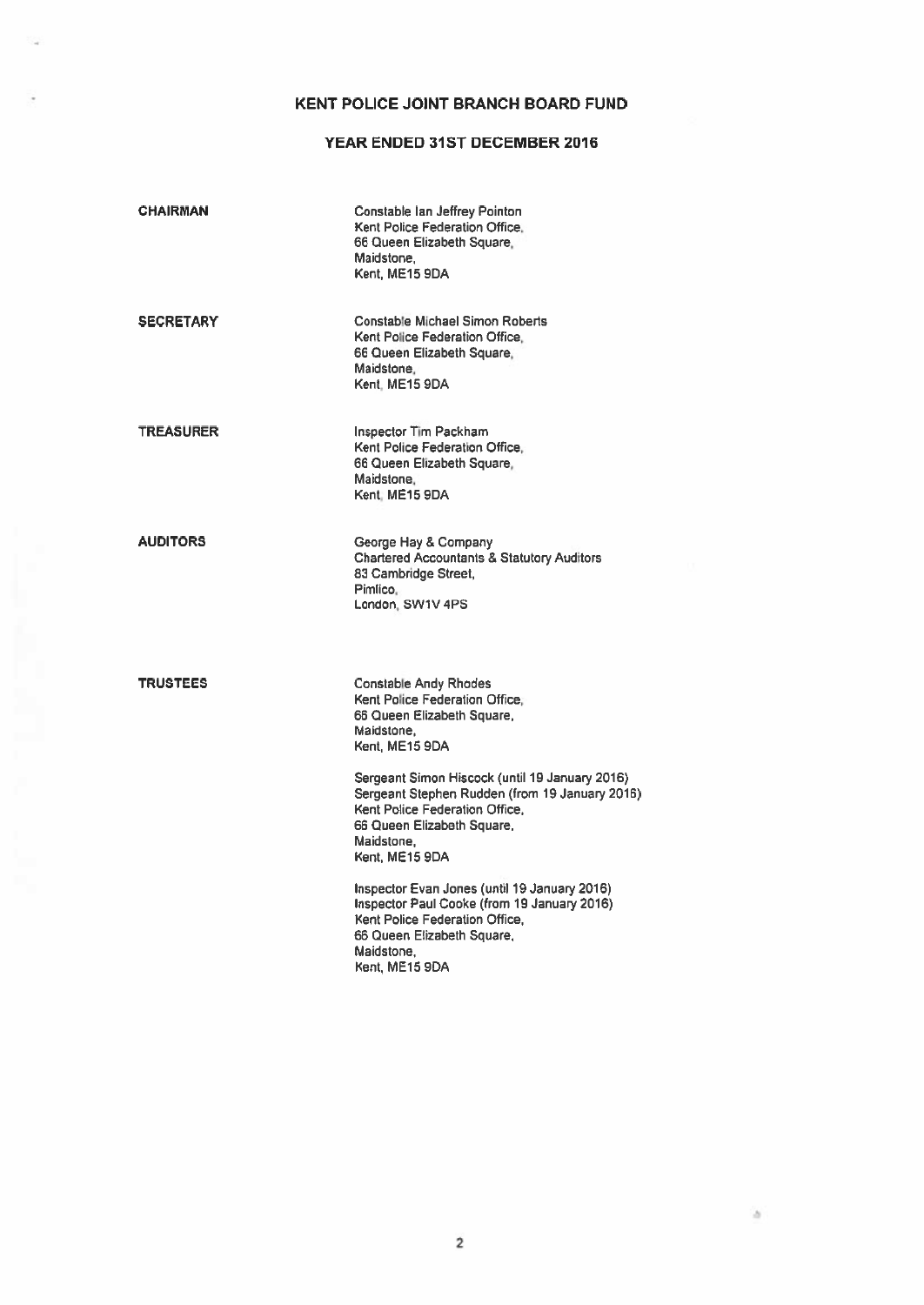### INDEPENDENT AUDITORS REPORT TO THE MEMBERS OF KENT POLICE JOINT BRANCH BOARD FUND

We have audited the Financial Statements of the Kent Police Joint Branch Board Fund for the year ended 31st December 2016, which comprise the Statement of Income and Retained Earnings, Statement of Financial Position, and Notes to the Financial Statements. The Financial Statements have been prepared under the requirements of the Police Federation Regulations and Fund Rules and adopting the measurement principles of FRS 102, "The Financial Reporting Standard applicable in the UK and Republic of Ireland'.

This repor<sup>t</sup> is made solely to the Fund's members, as <sup>a</sup> body. Our audit work has been undertaken so that we might state to the Fund's members those matters we are required to state to them in an auditor's repor<sup>t</sup> and for no other purpose. To the fullest extent permitted by law, we do not accep<sup>t</sup> or assume responsibility to anyone other than the Fund and the Fund's members as <sup>a</sup> body, for our audit work, for this report, or for the opinions we have formed.

#### Respective Responsibilities of the Management Committee and Auditors

As explained more fully in the Statement of Management Committee's Responsibilities set out in the notes to the Financial Statements the managemen<sup>t</sup> committee are responsible for the preparation of the Financial Statements and for being satisfied that they fairly reflect the state of the Fund's affairs as at 31st December 2016 and of its results for the year then ended.

Our responsibility is to audit and express an opinion on the Financial Statements in accordance with applicable law and International Standards on Auditing (UK and Ireland), Those standards require us to comply with the Auditing Practices Board's Ethical Standards for Auditors.

#### Scope of the audit of the Financial Statements

An audit involves obtaining evidence about the amounts and disclosures in the Financial Statements sufficient to give reasonable assurance that the Financial Statements are free from material misstatement, whether caused by fraud or error, This includes an assessment of: whether the accounting policies are appropriate to the Fund's circumstances and have been consistently applied and adequately disclosed; the reasonableness of significant accounting estimates made by the managemen<sup>t</sup> committee; and the overall presentation of the Financial Statements,

#### Opinion on Financial Statements

In our opinion the Financial Statements:

- fairly reflect the state of the Fund's affairs as at 31st December 2016 and of its results for the year then ended;
- have been properly prepared in accordance with the measurement principles of United Kingdom Generally Accepted Accounting Practice; and
- have been prepared in accordance with the Police Federation Regulations and Fund Rules.

#### **Other Matters**

The Financial Statements for the year ended 31st December 2016 includes all funds raised for the purpose of the Joint Branch Board Fund in accordance with Regulation 2 Police Federation (Amendment) Regulations 2015.

Greech Signed:

George Hay & Company Chartered Accountants & Statutory Auditors 83 Cambridge Street, Pimlico, Pinilico,<br>London, SW1V 4PS Dated: 3.2.17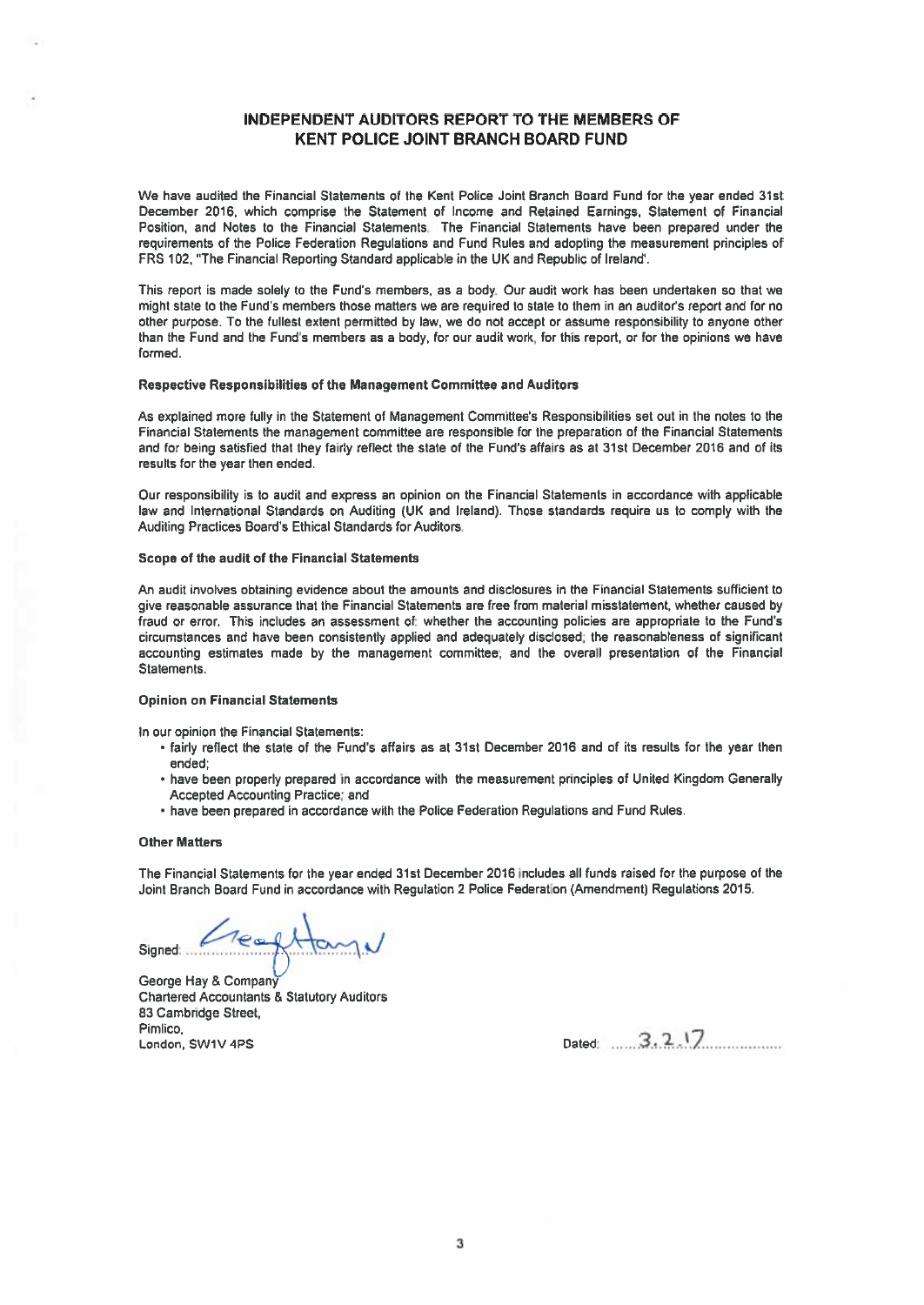### KENT POLICE JOINT BRANCH BOARD FUND

### STATEMENT OF INCOME AND RETAINED EARNINGS FOR THE YEAR ENDED 31ST DECEMBER 2016

|                                                                                                                                                | 2016<br>£         | 2015<br>£         |
|------------------------------------------------------------------------------------------------------------------------------------------------|-------------------|-------------------|
| <b>INCOME</b>                                                                                                                                  |                   |                   |
| <b>Weekly Subscriptions</b>                                                                                                                    |                   |                   |
| Constables                                                                                                                                     | 580,409           | 568,888           |
| <b>Sergeants</b>                                                                                                                               | 125,099<br>55,094 | 126,051<br>57,942 |
| Inspectors                                                                                                                                     |                   |                   |
|                                                                                                                                                | 760,602           | 752,881           |
| Less: Payable to Joint Central Committee 70%                                                                                                   |                   |                   |
| Constables                                                                                                                                     | 406,287           | 398,222           |
| <b>Sergeants</b>                                                                                                                               | 87,569            | 88,236            |
| Inspectors                                                                                                                                     | 38,566            | 40,560            |
|                                                                                                                                                | 532,422           | 527,018           |
| <b>TOTAL INCOME</b>                                                                                                                            | 228,180           | 225,863           |
| Less: ADMINISTRATIVE EXPENSES (Note 1)                                                                                                         | 187,466           | 173,204           |
| <b>SURPLUS OF SUBSCRIPTION INCOME</b><br><b>OVER EXPENDITURE</b>                                                                               | 40,714            | 52,659            |
| Add: Other Income - (Note 1.1)<br>To include all income as specified in Regulation 2c in the<br>Police Federation (Amendments) Regulation 2015 | 71,713            | 72,054            |
| <b>SURPLUS FOR THE YEAR</b><br><b>BEFORE GAINS / (LOSSES)</b>                                                                                  | 112,427           | 124,713           |
| Gains / (Losses) - (Note 1.2)                                                                                                                  | 7,446             | 473               |
| Value Adjustments on Investments                                                                                                               | 7,289             | 5.820             |
| Deferred Tax on Value Adjustments                                                                                                              | (1,457)           | (1, 164)          |
| <b>SURPLUS FOR THE YEAR</b>                                                                                                                    | 125,705           | 129,842           |
| <b>RETAINED EARNINGS BROUGHT FORWARD</b>                                                                                                       | 1,878,203         | 1,748,361         |
| <b>RETAINED EARNINGS CARRIED FORWARD</b>                                                                                                       | 2,003,908         | 1,878,203         |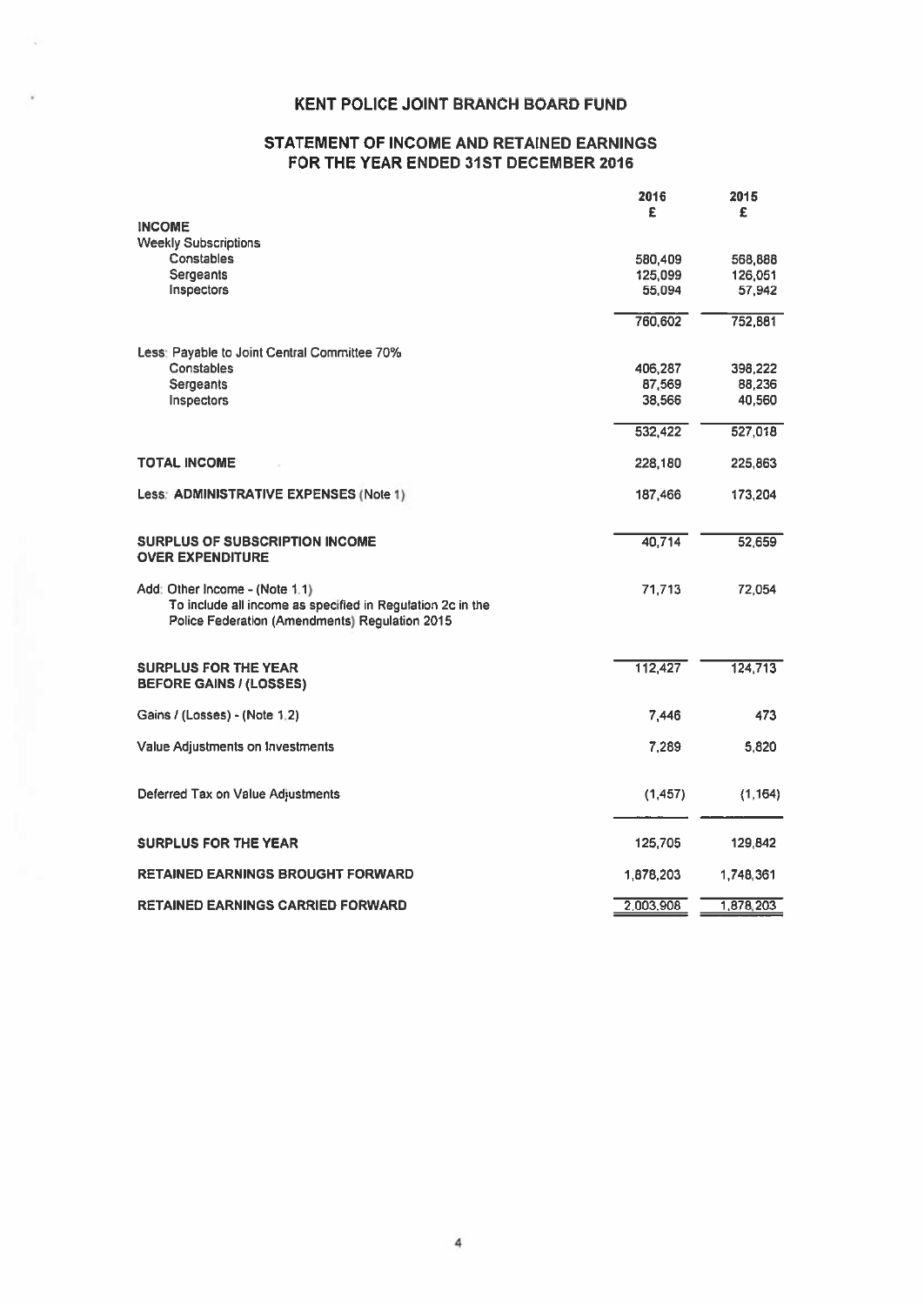### KENT POLICE JOINT BRANCH BOARD FUND

### STATEMENT OF FINANCIAL POSITION AS AT 31ST DECEMBER 2016

| <b>KENT POLICE JOINT BRANCH BOARD FUND</b>                                                                                                                                 |              |                                                                          |                                        |                                                  |
|----------------------------------------------------------------------------------------------------------------------------------------------------------------------------|--------------|--------------------------------------------------------------------------|----------------------------------------|--------------------------------------------------|
| STATEMENT OF FINANCIAL POSITION AS AT 31ST DECEMBER 2016                                                                                                                   |              |                                                                          |                                        |                                                  |
|                                                                                                                                                                            | 2016<br>Cost | Accumulated<br><b>Depreciation/</b><br>Revaluation/<br><b>Impairment</b> | 2016<br>Net Book<br>Value              | 2015<br><b>Net Book</b><br>Value                 |
| <b>TANGIBLE FIXED ASSETS</b>                                                                                                                                               | Έ            | F                                                                        | £                                      | £                                                |
| <b>Freehold Property</b>                                                                                                                                                   | 401,196      |                                                                          | 401,196                                |                                                  |
| <b>Furniture and Fittings</b>                                                                                                                                              | 11,279       | 10,341                                                                   | 938                                    | 1,250                                            |
| <b>Computer Equipment</b>                                                                                                                                                  | 65,757       | 59,044                                                                   | 6,713                                  | 6,676                                            |
|                                                                                                                                                                            | 478,232      | 69,385                                                                   | 408,847                                | 7,926                                            |
|                                                                                                                                                                            | 2016<br>Cost | 2015<br>Cost                                                             | 2016<br><b>Market</b>                  | 2015<br><b>Market</b>                            |
| <b>INVESTMENTS</b>                                                                                                                                                         | £            | £                                                                        | Value<br>Ξ                             | Value<br>Ξ                                       |
| Investments                                                                                                                                                                | 461,041      | 257,590                                                                  | 541,055                                | 330,315                                          |
|                                                                                                                                                                            | 461,041      | 257,590                                                                  | 541,055                                | 330,315                                          |
| <b>CURRENT ASSETS</b><br>Contributions due from Joint/Central Committee (Note 4)<br><b>Subscriptions Due</b><br>Cash at Bank and in Hand<br><b>Debtors</b><br><b>Stock</b> |              |                                                                          | 107,190<br>1,207,657<br>3,194<br>2,935 | 85,971<br>67,356<br>1,543,650<br>69,867<br>3,637 |
|                                                                                                                                                                            |              |                                                                          | 1,320,976                              | 1,770,481                                        |
| <b>CURRENT LIABILITIES</b><br>Contributions due to Joint Central Committee (Note 4)<br><b>Corporation Tax</b><br>Deferred Tax<br><b>Sundry Accrued Expenses</b>            |              |                                                                          | 2,357<br>16,002<br>248,611<br>266,970  | 2,683<br>14,545<br>213,291<br>230,519            |
|                                                                                                                                                                            |              |                                                                          |                                        |                                                  |
| <b>NET CURRENT ASSETS / (LIABILITIES)</b>                                                                                                                                  |              |                                                                          | 1,054,006                              | 1,539,962                                        |
| TOTAL ASSETS LESS CURRENT LIABILITIES                                                                                                                                      |              |                                                                          | 2,003,908                              | 1,878,203                                        |
| <b>CREDITORS: Amounts Falling Due After More Than One Year</b>                                                                                                             |              |                                                                          |                                        |                                                  |
| <b>NET ASSETS</b>                                                                                                                                                          |              |                                                                          | 2,003,908                              | 1,878,203                                        |
| <b>REPRESENTED BY</b><br><b>Retained Earnings</b>                                                                                                                          |              |                                                                          | 2,003,908                              | 1,878,203                                        |
|                                                                                                                                                                            |              |                                                                          | 2,003,908                              | 1,878,203                                        |

We certify that we have fully complied with the Regulation 2 Police Federation (Amendment) Regulations 2015 and disclosed in the F45 all funds of which we are <sup>a</sup> beneficiary. We understand that failure to comply with this Regulation could be deemed <sup>a</sup> criminal and/or Police Disciplinary matter.

These financial sta ements have beep prepared using the measurement principles and provisions of FRS 102.

| $S_{\text{signed}} \cap \text{Vevit}(L)$ | CHAIRMAN |
|------------------------------------------|----------|
| Signed Rander Enana FREASURER            |          |
|                                          |          |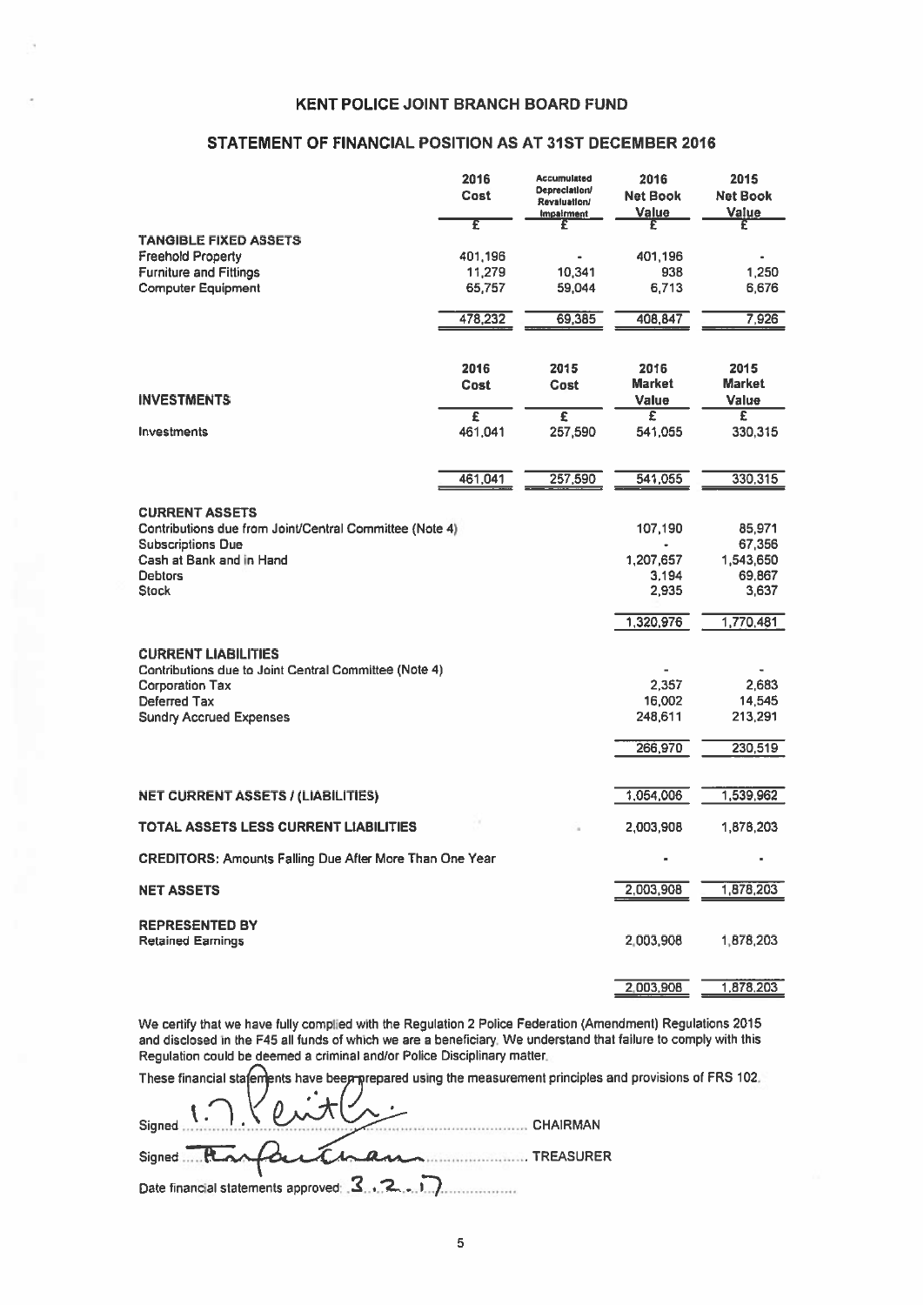|     |                                                                             | 2016             | 2015                         |
|-----|-----------------------------------------------------------------------------|------------------|------------------------------|
|     |                                                                             | £                | £                            |
| 1.  | <b>ADMINISTRATIVE EXPENSES</b>                                              |                  |                              |
|     | Accommodation                                                               | 4,774            |                              |
|     | Additional Responsibility Payments (Honoraria)                              |                  | 7,907                        |
|     | <b>Annual Conference</b>                                                    | 20,822<br>11,005 | 19,348                       |
|     |                                                                             | 4.366            | 8,343                        |
|     | <b>Audit and Accountancy Charges</b>                                        | 78               | 3,537                        |
|     | <b>Bank Charges</b><br><b>Clerical Assistance and Social Security Costs</b> | 58,770           | 111<br>59,238                |
|     | Communication                                                               | 2.316            |                              |
|     | <b>Computer Consumables</b>                                                 |                  | 2,132                        |
|     |                                                                             | 4,901            | 5,074                        |
|     | <b>Corporation Tax</b><br>Depreciation                                      | 2,323<br>4.041   | 2,680                        |
|     | Donations                                                                   |                  | 3,171                        |
|     |                                                                             | 3,006            | 4,128                        |
|     | Hospitality                                                                 |                  | ٠                            |
|     | <b>Incidental Overnight Expenses</b>                                        | 190<br>962       | 220<br>757                   |
|     | Insurance                                                                   |                  |                              |
|     | <b>Meeting Expenses</b>                                                     | 6.946            | 2.646                        |
|     | <b>Official Publications</b>                                                | 535              | 1,885                        |
|     | Postage, Printing and Stationery                                            | 1.190            | 1,434                        |
|     | <b>Repairs and Maintenance</b>                                              | 2,845            | 355                          |
|     | <b>Subsistence (Meal Expenses)</b>                                          | 17,518           | 11,612                       |
|     | <b>Sundry Expenses</b>                                                      | 1,549            | 956                          |
|     | Travel                                                                      | 19,822           | 18,905                       |
|     | Other Expenses -                                                            |                  |                              |
|     | Legal and professional                                                      | 3,638            | 3.965                        |
|     | Website costs                                                               | 4,120            | 4,800                        |
|     | <b>RUC Widows Expenses</b>                                                  | 1,564            | 2,060                        |
|     | <b>Presentations and Gifts</b>                                              | 2,496            | 5,248                        |
|     | <b>Training Costs</b>                                                       | 4,399            | 2,692                        |
|     | <b>Light and Heat</b>                                                       | 3,290            | $\bullet$                    |
|     | TOTAL AS PER STATEMENT OF INCOME AND RETAINED EARNINGS                      | 187,466          | 173,204                      |
|     |                                                                             |                  |                              |
|     |                                                                             |                  |                              |
|     |                                                                             | 2016             | 2015                         |
| 1.1 | <b>OTHER INCOME</b>                                                         | £                | £                            |
|     |                                                                             |                  |                              |
|     | Reimbursement of administration expenses                                    | 55,084           | 56,137                       |
|     | <b>Bank Interest (Gross)</b>                                                | 5,153            | 6.154                        |
|     | Diminution on Investments                                                   | $\bullet$        | $\qquad \qquad \blacksquare$ |
|     | <b>Dividends Received</b>                                                   | 9,630            | 7,920                        |
|     | <b>UK Government stocks</b>                                                 | 1,286            | 1,223                        |
|     | <b>Donations Received</b>                                                   | 560              | 620                          |
|     | Profit / (loss) from Mailshots and Commissions                              | $\blacksquare$   |                              |
|     | <b>Regulation 2c Income</b>                                                 |                  |                              |
|     | TOTAL AS PER STATEMENT OF INCOME AND RETAINED EARNINGS                      | 71,713           | 72,054                       |
|     |                                                                             |                  |                              |
|     |                                                                             |                  |                              |
|     |                                                                             | 2016             | 2015                         |
|     |                                                                             | £                | £                            |
| 1.2 | <b>GAINS / (LOSSES)</b>                                                     |                  |                              |
|     | Gain / (Loss) on Investments                                                | 7,446            | 473                          |
|     |                                                                             |                  |                              |
|     | TOTAL AS PER STATEMENT OF INCOME AND RETAINED EARNINGS                      | 7,446            | 473                          |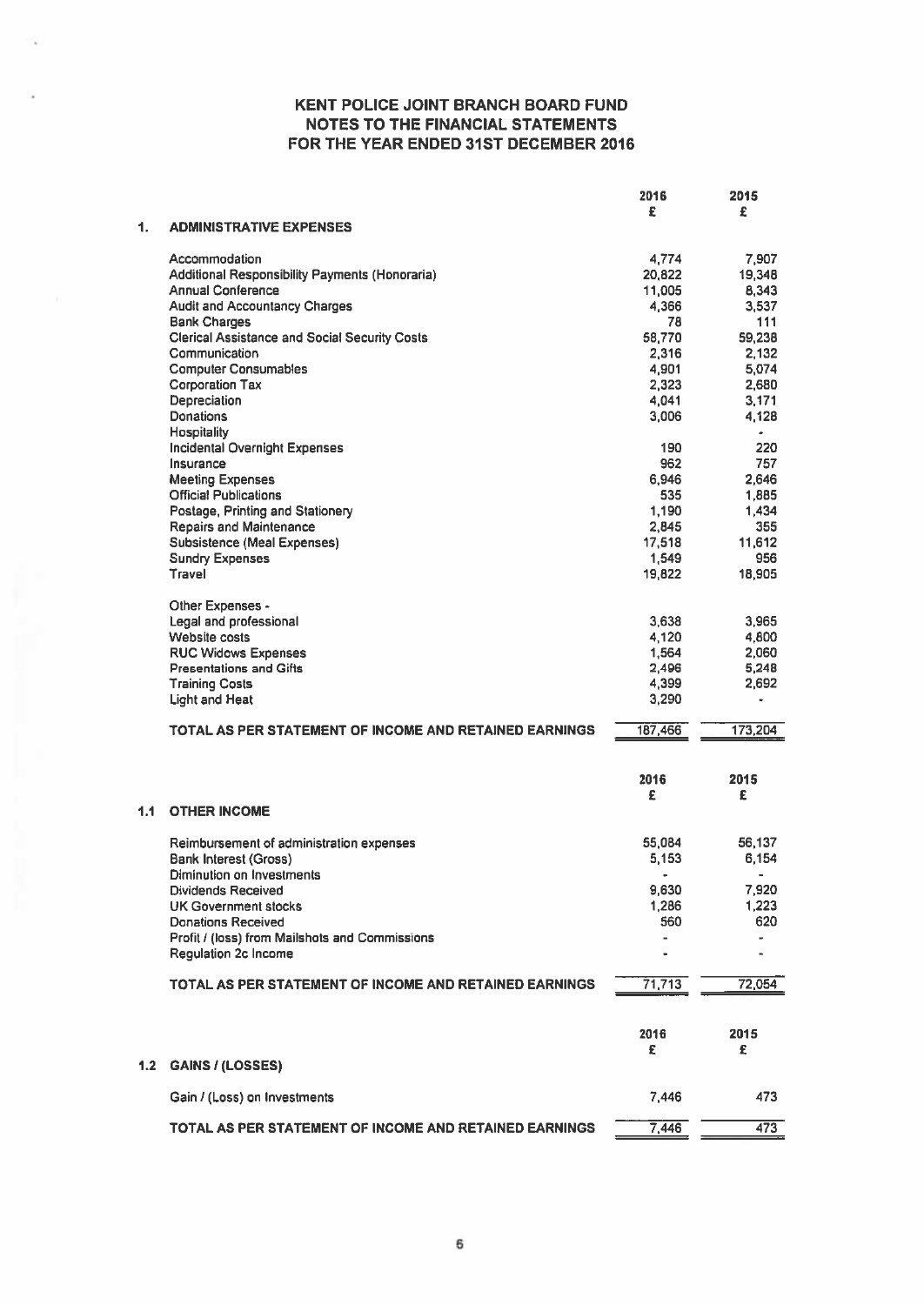#### 2. ACCOUNTING POLICIES

#### A. Basis of Preparing the Financial Statements

The Financial Statements have been prepared under the requirements of the Police Federation Regulations and Fund Rules and adopting the measurement principles of Financial Reporting Standard 102 Section 1A, "The Financial Reporting Standard applicable in the UK and Republic of Ireland" (FRS 102) applicable to small entities.

This is the first year in which the Financial Statements have been prepared in accordance with FRS 102 Section 1A- small entities. Refer to note 7 for an explanation of the transition.

The date of the transition is 1st January 2015. The transition to FRS 102 Section 1A has resulted in <sup>a</sup> small number of changes in the accounting policies to those used previously.

#### B. Accounting Convention

The Financial Statements have been prepared under the historic cost convention.

#### C. Income

Income is primarily derived from subscriptions collected from the Funds members.

Other income sources may include rental / investment income and income generated from providing member services.

#### 0. Expenditure

Expenditure is shown inclusive of Value Added Tax.

#### E. Depreciation

Depreciation has been calculated at rates required to write off the relevant assets over their anticipated lives.

| The applicable annual rates are: |                             |
|----------------------------------|-----------------------------|
| Freehold property                | - not depreciated           |
| Computer Equipment               | -25% straight line basis    |
| Office Equipment                 | -25% reducing balance basis |

#### F. Taxation

Provision is made for Corporation Tax in respec<sup>t</sup> of the Fund's liability to taxation on investment income, capital gains and income derived from third party transactions,

#### 0. Investments

Investments are shown in the Financial Statements at market value.

#### H. Deferred Taxation

Deferred taxation is provided on the liability method to take account of timing differences between the treatment of certain items for accounts purposes and their treatment for tax purposes.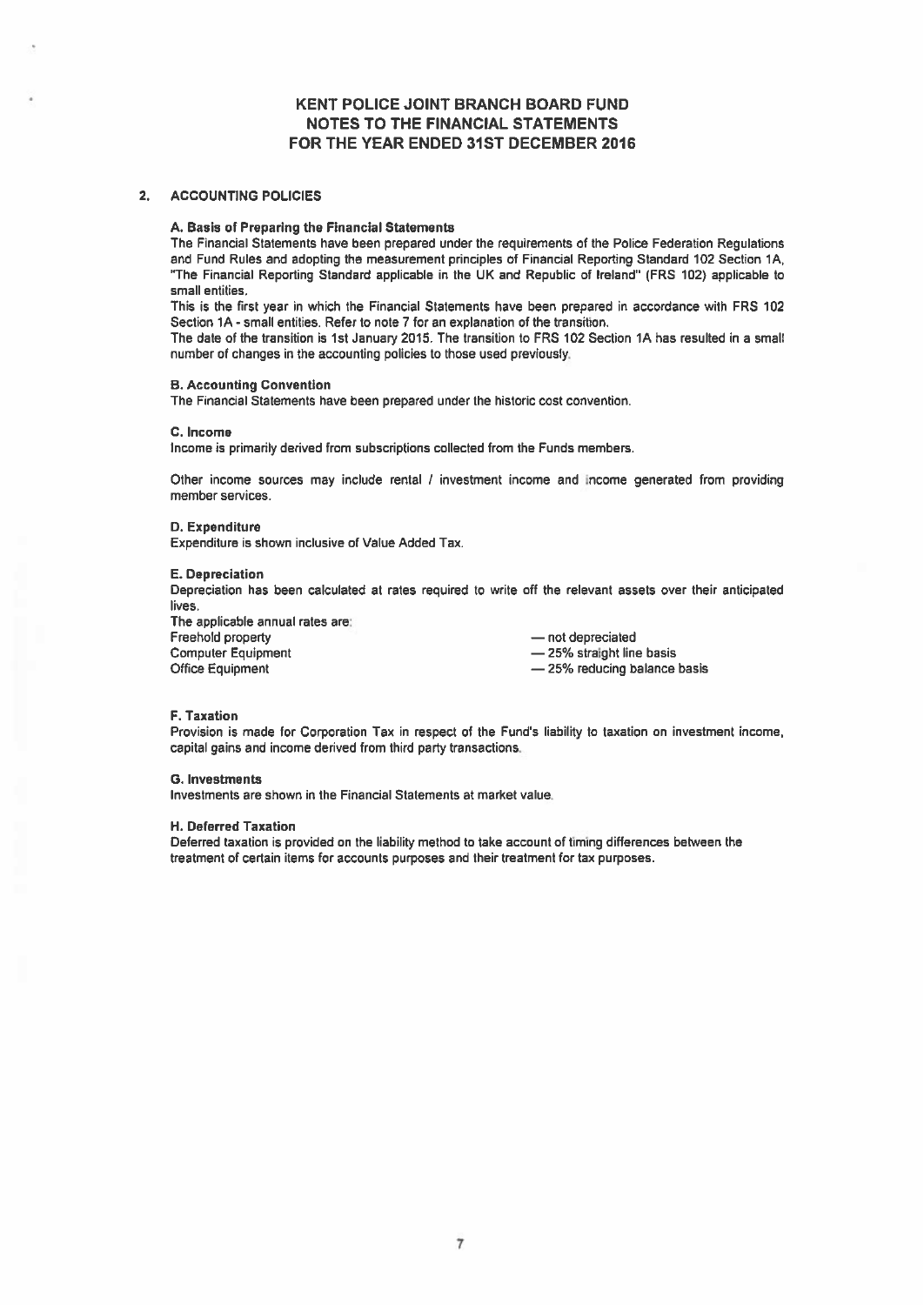#### 3. STATEMENT OF MANAGEMENT COMMITtEES RESPONSIBILITIES

- Select suitable accounting policies and apply them consistently.
- Make judgements and estimates that are reasonable and prudent.

#### 4a. CONTRIBUTIONS DUE FROM / (TO) CENTRAL COMMITTEES

|                  | 2016  | 2015   |
|------------------|-------|--------|
|                  | €     | £      |
| Constables       | ٠     | 48,474 |
| <b>Sergeants</b> | 6,562 | 6,562  |
| Inspectors       | ٠     | 7,486  |
|                  | 6.562 | 62,522 |

#### 4b. CONTRIBUTIONS DUE FROM / (TO) JOINT CENTRAL COMMITTEE

| <b>KENT POLICE JOINT BRANCH BOARD FUND</b><br><b>NOTES TO THE FINANCIAL STATEMENTS</b><br>FOR THE YEAR ENDED 31ST DECEMBER 2016                                                                                                                                                                                                                                                                                                                                                                                                                                                                                                                                                                                         |                              |                                        |
|-------------------------------------------------------------------------------------------------------------------------------------------------------------------------------------------------------------------------------------------------------------------------------------------------------------------------------------------------------------------------------------------------------------------------------------------------------------------------------------------------------------------------------------------------------------------------------------------------------------------------------------------------------------------------------------------------------------------------|------------------------------|----------------------------------------|
| STATEMENT OF MANAGEMENT COMMITTEE'S RESPONSIBILITIES<br>Regulation 18(2) of The Police Federation Regulations (as amended) requires the Committee, in relation to<br>Federation funds held by it, to keep accounts showing all monies received or paid out and to cause the<br>Financial Statements for each year to be audited by an independent auditor. In causing the Financial<br>Statements to be prepared, the Committee is required to:<br>Select suitable accounting policies and apply them consistently.<br>Make judgements and estimates that are reasonable and prudent.<br>Ensure that the Financial Statements are prepared on the going concern basis unless it is appropriate<br>to presume otherwise. |                              |                                        |
| The Committee is responsible for keeping adequate accounting records and also is responsible for safe-<br>guarding the assets of the Fund and hence for taking reasonable steps for the prevention and detection of<br>fraud and other irregularities.                                                                                                                                                                                                                                                                                                                                                                                                                                                                  |                              |                                        |
| CONTRIBUTIONS DUE FROM / (TO) CENTRAL COMMITTEES                                                                                                                                                                                                                                                                                                                                                                                                                                                                                                                                                                                                                                                                        |                              |                                        |
| Constables<br>Sergeants<br>Inspectors                                                                                                                                                                                                                                                                                                                                                                                                                                                                                                                                                                                                                                                                                   | 2016<br>£<br>6.562           | 2015<br>£.<br>48,474<br>6,562<br>7.486 |
|                                                                                                                                                                                                                                                                                                                                                                                                                                                                                                                                                                                                                                                                                                                         | 6.562                        | 62,522                                 |
| CONTRIBUTIONS DUE FROM / (TO) JOINT CENTRAL COMMITTEE                                                                                                                                                                                                                                                                                                                                                                                                                                                                                                                                                                                                                                                                   |                              |                                        |
|                                                                                                                                                                                                                                                                                                                                                                                                                                                                                                                                                                                                                                                                                                                         | 2016<br>£                    | 2015<br>£                              |
| Constables<br>Sergeants<br>Inspectors                                                                                                                                                                                                                                                                                                                                                                                                                                                                                                                                                                                                                                                                                   | 107.018<br>(9, 567)<br>3,177 | 33,304<br>(8,398)<br>(1,457)           |
|                                                                                                                                                                                                                                                                                                                                                                                                                                                                                                                                                                                                                                                                                                                         | 100,628                      | 23,449                                 |
| CONTRIBUTING AND NON CONTRIBUTING MEMBERS AT 31ST DECEMBER 2016                                                                                                                                                                                                                                                                                                                                                                                                                                                                                                                                                                                                                                                         |                              |                                        |
| 2016<br>2016<br>2015<br>2015<br><b>No. of Non Contributing</b><br><b>No. of Contributing</b>                                                                                                                                                                                                                                                                                                                                                                                                                                                                                                                                                                                                                            | 2016<br>Others'              | 2015                                   |
| <b>Members</b><br><b>Members</b>                                                                                                                                                                                                                                                                                                                                                                                                                                                                                                                                                                                                                                                                                        |                              |                                        |

#### 5. CONTRIBUTING AND NON CONTRIBUTING MEMBERS AT 31ST DECEMBER 2016

|                                | 2016<br><b>No. of Contributing</b> | 2015  | 2016<br><b>No. of Non Contributing</b> | 2015 | 2016<br>Others* | 2015 |
|--------------------------------|------------------------------------|-------|----------------------------------------|------|-----------------|------|
|                                | <b>Members</b>                     |       | <b>Members</b>                         |      |                 |      |
| Cadets                         | 469                                |       |                                        |      | 2               | ¥.   |
| Constables                     | 2.071                              | 2.426 | 23                                     | 29   | 40              | 47   |
| Sergeants                      | 470                                | 481   | 3                                      | 6    | 4               |      |
| Inspectors/Chief<br>Inspectors | 210                                | 219   | 5                                      |      | 2               |      |
|                                | 3,220                              | 3.126 | 32                                     | 42   | 48              | 50   |

This column refers to those members who are non contributors by virtue of receiving no pay, being on unpaid maternity leave or serving officers on career breaks. (JBB Circular 53/96 refers)

### 6. INVESTMENTS

|                             | 2016<br><b>Market</b><br>Value | 2015<br><b>Market</b><br>Value |
|-----------------------------|--------------------------------|--------------------------------|
|                             | e                              | £                              |
| <b>Equities</b>             | 459,771                        | 170,751                        |
| <b>Fixed Interest Funds</b> | 81,284                         | 59,581                         |
| <b>Unit Trusts</b>          |                                | 99,983                         |
|                             |                                |                                |

| 541,055 | 330,315 |
|---------|---------|
|         |         |